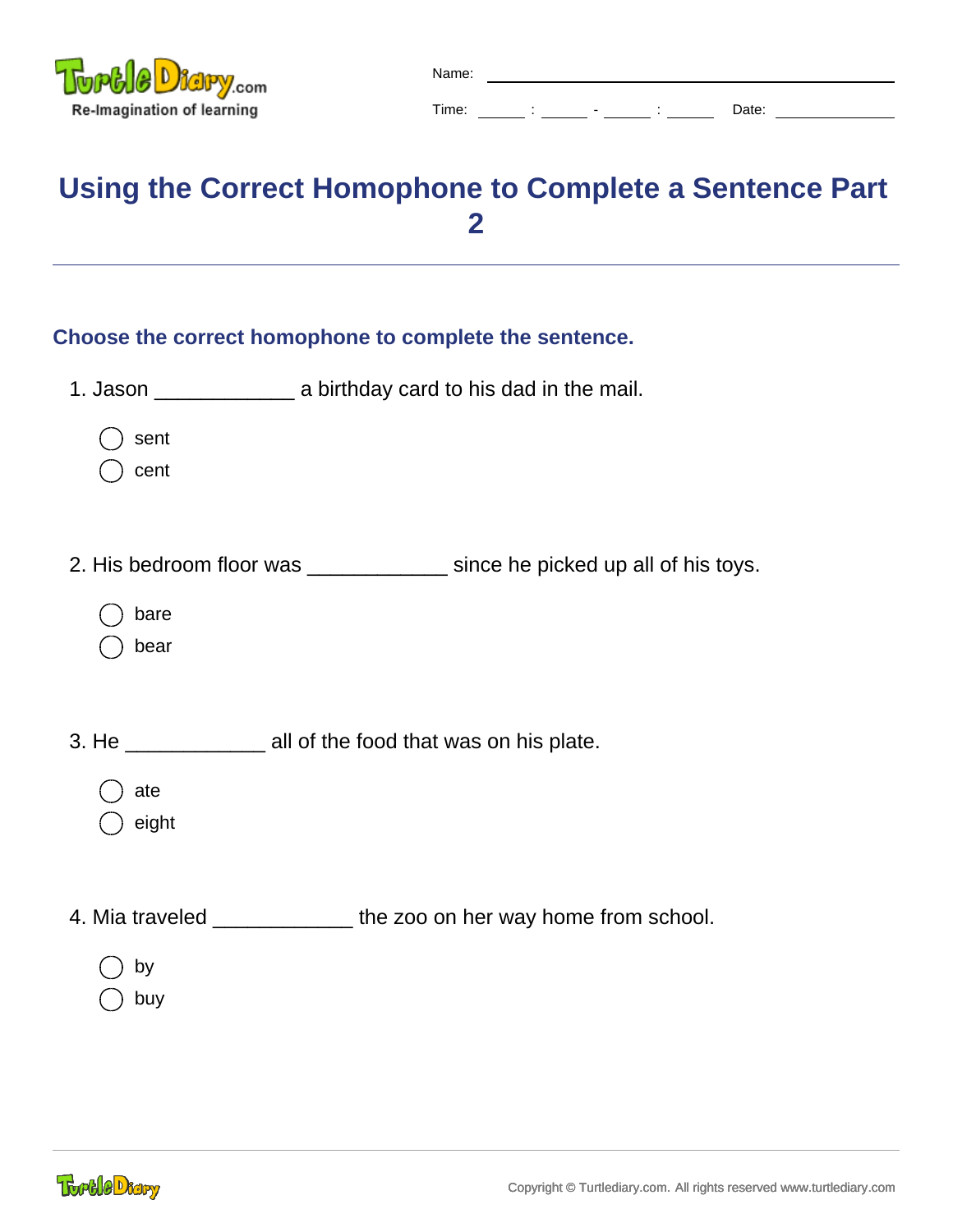| 5. The sky is a beautiful, bright _____________.                     |
|----------------------------------------------------------------------|
| blew<br>blue                                                         |
| 6. Lizzy waited _____________ her friends after basketball practice. |
| for<br>four                                                          |
| 7. I have a ______ in my shoelace.                                   |
| knot<br>not                                                          |
| 8. The _______ is very salty.                                        |
| see<br>sea                                                           |
| 9. John _____________the ball to Sarah.                              |
| through<br>threw                                                     |
| 10. We watched a bird _______ in the sky.                            |
| sore<br>soar                                                         |